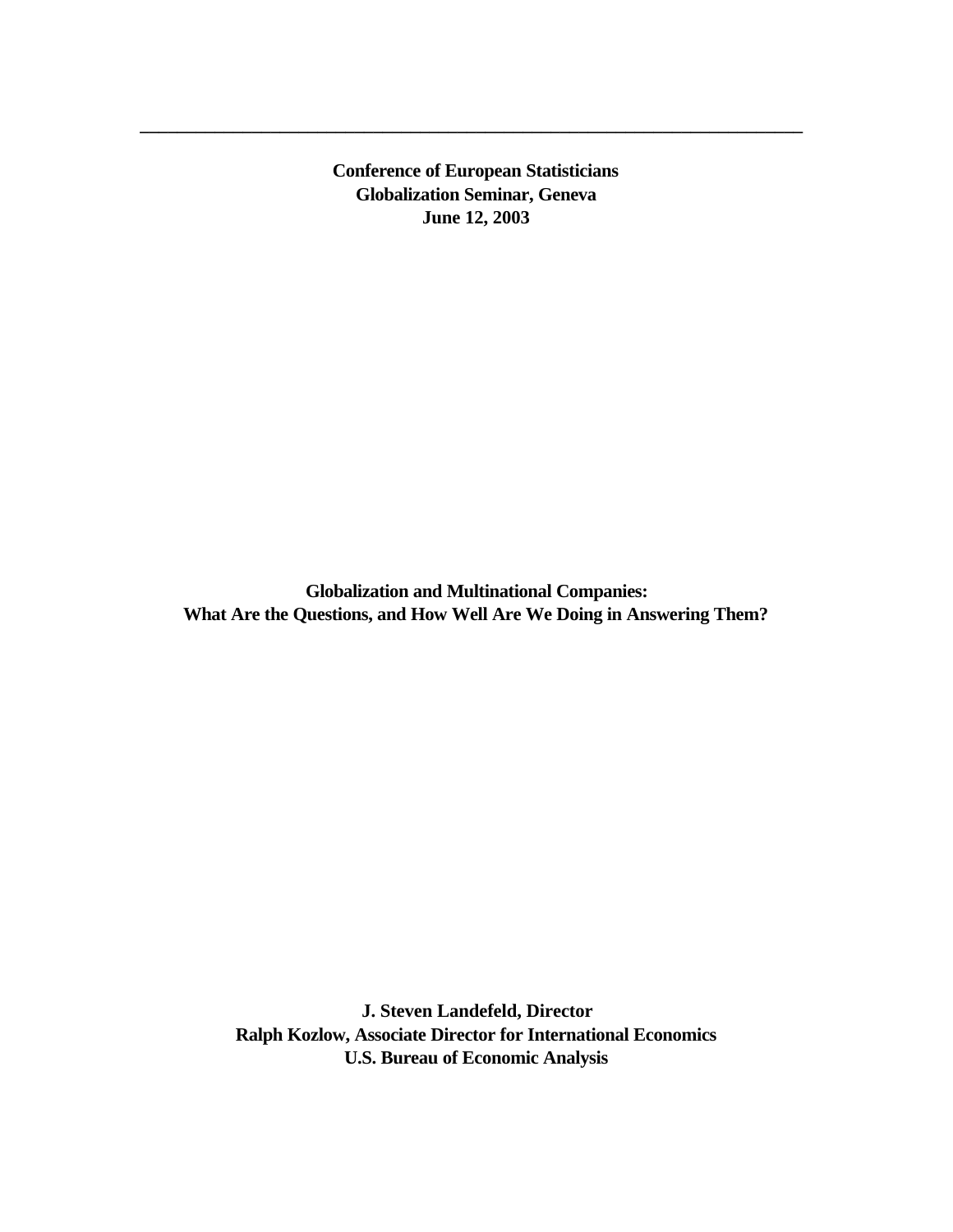# **Globalization and Multinational Companies: What Are the Questions, and How Well Are We Doing in Answering Them?**

### **I. Introduction**

Globalization has placed new demands on statistical agencies to provide the information necessary to inform policy in today's increasingly interdependent world economy. This globalization has manifested itself in the interdependence of financial markets, the increasing role of multinational corporations (MNC's), the transfer of technology, the increasing dependence of domestic markets on foreign trade, and the necessary interdependence of monetary, fiscal, and regulatory policy. Indeed, this interdependence in policy has led to increased demands for harmonization in world statistical standards. These include work to harmonize, standardize, and update the System of National Accounts (*SNA*) and the Balance of Payments Manual (*BPM*); the development of international data dissemination standards; and development and issuance of a series of handbooks ranging from International Trade in Services to Tourism.

Much of this work has involved filling gaps in coverage required by changes in the economy using conventional data collection methods and the existing structure of the national accounts. Providing the information needed for evaluating the economic impact of MNC's, however, normally requires the development of direct surveys of companies that capture data on the overseas activities of their foreign affiliates, and the development and/or use of alternative accounting structures. Despite the cost to statistical agencies and the burden imposed on business respondents by these surveys and alternative structures, the sheer size, growth, and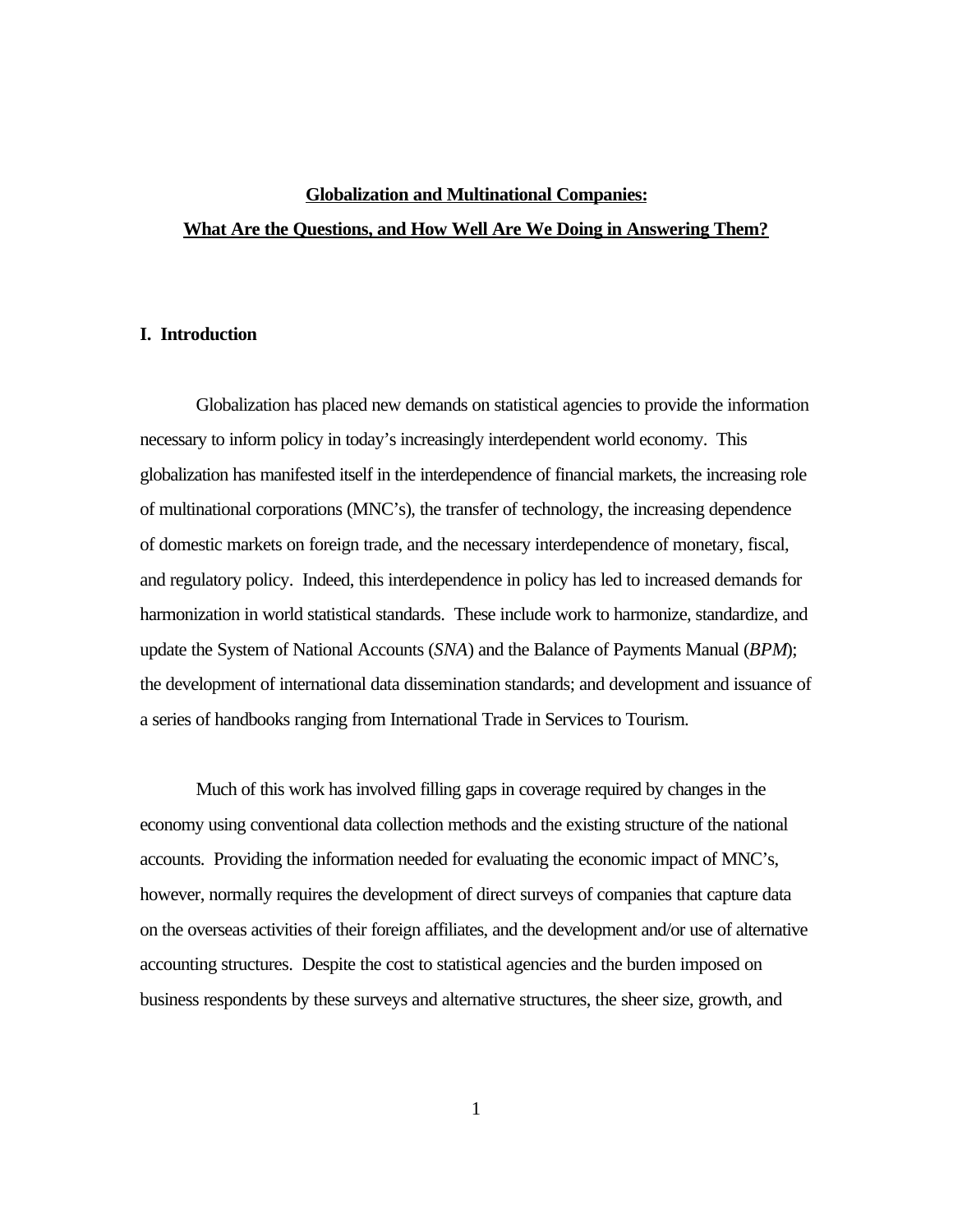impact of multinational companies have motivated a number of countries to develop, or consider developing, such data.

A leading example is the United States, which is both the world's largest direct investor and the host of the world's largest stock of inward direct investments. At yearend 2001, the value of the U.S. direct investment position abroad was \$1.6 trillion, and the value of the foreign direct investment position in the United States was \$1.5 trillion. In 2000, U.S. exports and imports of goods associated with MNC's headquartered or investing in the United States totaled nearly \$1.3 trillion and accounted for over half of U.S. imports and nearly three-fourths of U.S. exports. U.S. parent companies, their foreign affiliates, and U.S. affiliates of foreign companies together employed about 37 million people in the United States and abroad in that year (28 million were in the United States, of a total workforce of about 130 million). The combined gross product of U.S. parents and U.S. affiliates accounted for one-fourth of the U.S. gross domestic product.

Although some countries do not maintain data on direct investment, recent estimates by the United Nations illustrate the significance of MNC's worldwide.<sup>1</sup> It estimates worldwide sales by foreign affiliates in 2001 at \$19 trillion, or more than double the size of world exports in 2001. (In comparison, in 1990, sales by foreign affiliates were only about 25 percent larger than world exports.) Over the period 1990-2001, the world stock of outward direct investment increased an average of 13 percent per year, from \$1.7 trillion to \$6.6 trillion, compared to an annual growth rate of world current-dollar GDP of 3.5 percent. In 2001, foreign affiliates accounted for one-third of world exports.

<sup>&</sup>lt;sup>1</sup> United Nations Conference on Trade and Development (2002), World Investment Report 2002: Transnational Corporations and Export Competitiveness, United Nations, New York and Geneva.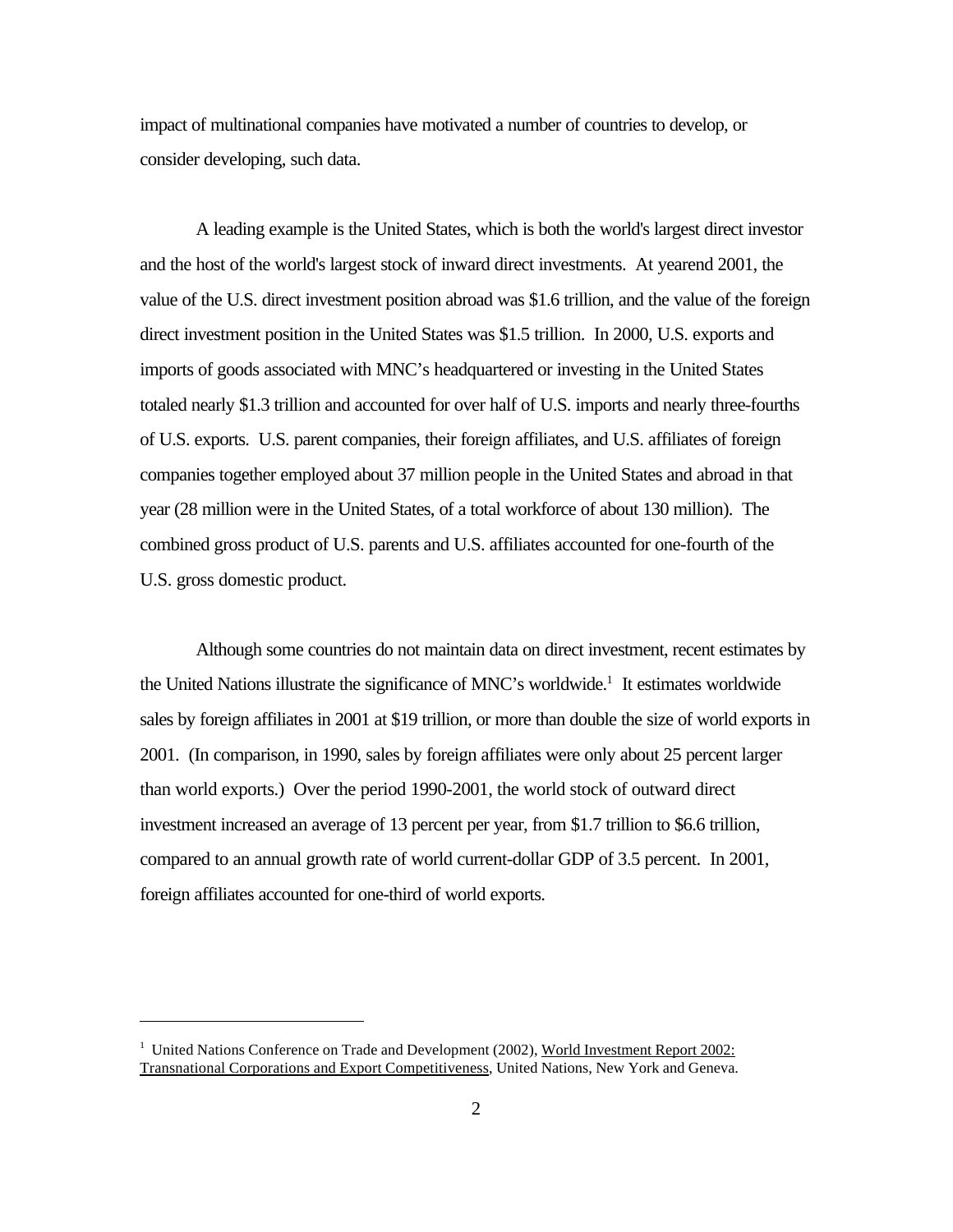By any measure, it is clear that MNC's are large and important, and that their role and influence has expanded as they have rapidly grown in recent years. Coincidental with this growth, the questions that people are asking about MNC's have also become more numerous and varied. In response to these questions, over the years, the U.S. Congress has provided funds to develop the direct surveys and accounting structures to try to answer these questions. As a result, the United States has one of the most extensive statistical programs in the world for tracking direct investment.

This paper looks at the U.S. experience and uses it as a benchmark for identifying the key questions that are being asked about the role and influence of MNC's and the types of statistics that are required to answer those questions. The paper goes on to assess whether the U.S. statistics that are now available are adequate to help us answer those questions. Finally, it identifies steps that might be considered to address data weaknesses and to help policy makers and other data users -- both in the United States and abroad -- better answer the important questions that they now are asking about the impact of foreign direct investment.

### **II. What Questions Are Being Asked About MNC's?**

The following summary attempts to lay out the key questions, provide the answers yielded by U.S. data on direct investment, and identify some of the remaining unanswered questions and the additional data that may be needed. The questions are largely drawn from academic research and policy studies performed in the United States. It is of course impossible to develop a complete list of all questions that people are asking about MNC's, but it is possible to identify key questions that are being asked in the United States and abroad by leading policymakers, researchers, and others who have extensive knowledge and experience with issues concerning MNC's or globalization issues more generally.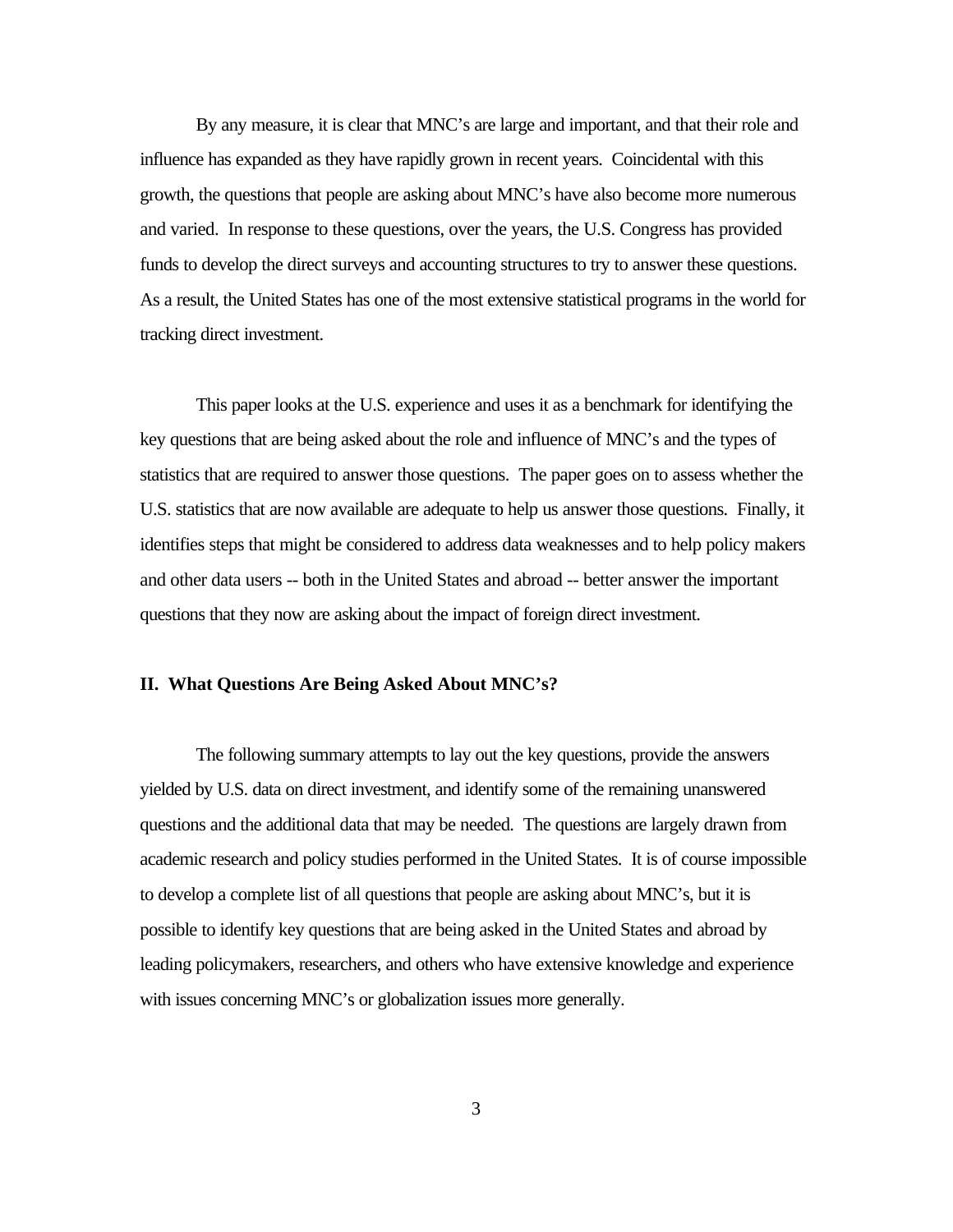#### A. A Brief History

Before attempting to evaluate how well we may be doing in answering the key questions, it may be informative to put current U.S. data collection efforts and studies in an historical context. Some information on direct investment was collected by the U.S. Government in the early 1900's, but systematic data collection did not begin until around 1950. At that time, some data on the overall operations of parent companies and affiliates began to be collected, but the focus was on the data needed to compile the U.S. balance of payments accounts; the overall operations data tended to be viewed as supplements to the balance of payments data and were used mainly to analyze the balance-of-payments effects of direct investment, such as the extent to which production abroad by the foreign affiliates of U.S. companies substituted for or was complementary to U.S. exports. Until about the mid-1970's, much greater emphasis was placed on the data for U.S. direct investment abroad (outward investment), which, at the time, was far greater than foreign direct investment in the United States (inward investment).

With the continued growth in outward investment and with the acceleration in the growth of inward investment in the 1970's and 1980's, interest in the non-balance-of-payments aspects of direct investment–such as its effects on employment, technology transfer, and domestic production–increased correspondingly, and equal emphasis came to be placed on collecting data on investment in both directions. In response, BEA expanded its data on the overall operations of U.S. parent companies and their foreign affiliates and instituted new surveys to collect data on the overall operations of the U.S. affiliates of foreign companies.

As concern over the rapid growth in inward investment increased during the late 1980's, Congress and the general public demanded more information to assess the impact of inward investment in particular industries and States. This call led to efforts to link BEA's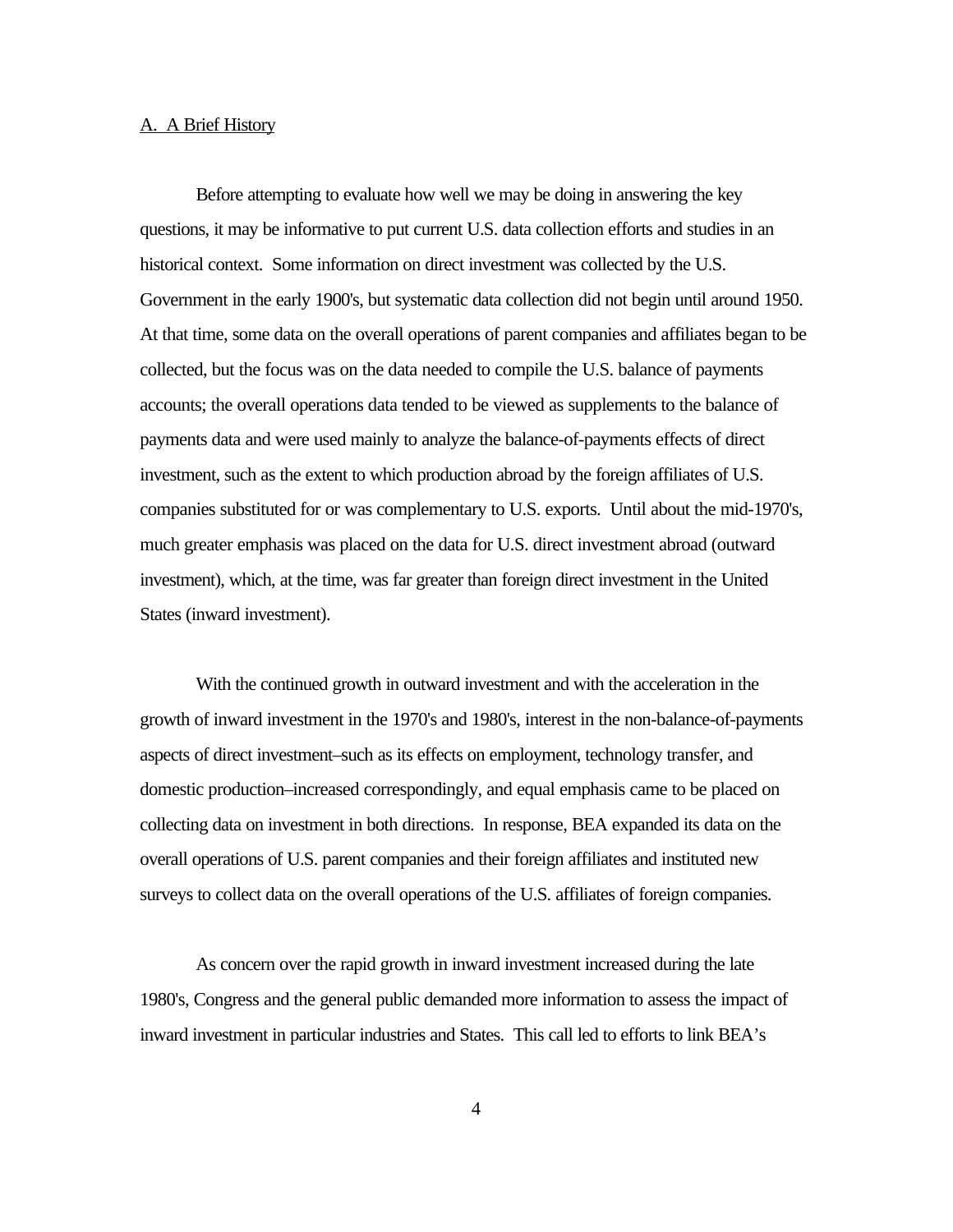enterprise-level data on direct investment to establishment-level data from the Census Bureau and Bureau of Labor Statistics, to obtain those agencies' more detailed data by industry and State for the foreign-owned U.S. companies that report to BEA. This project represented one of a number of improvements that have been made simply by better utilizing existing data, without imposing additional reporting burdens on the business community. (Other major data improvement projects that did not impose additional respondent burden were the development of estimates of affiliate gross product; the development of the supplemental, ownership-based framework of the current account; and BEA's revaluations of direct investment from historical cost, or book value, to estimates based on current market prices.)

More recently, BEA has conducted significant methodological and conceptual work, which has led to the collection of additional data items and the improvement of concepts. In addition, BEA has been actively involved in work throughout the world, in clarifying concepts, and exploring the borderline between direct investment and other types of investment, inter alia. For example, staff have actively contributed to the development of the *Balance of Payments Manual*, the *Manual of Statistics on International Trade in Services*, and the *SNA*. In addition, they actively participate in various OECD and other workgroups, examining such issues as direct investment, nonperforming loans, the measurement of software trade, the measurement of insurance services, and various other measurement and statistical issues.

In these ways, BEA has responded to the need for more relevant information for use in analyzing and understanding the role of MNC's in the globalization process. Throughout the history of its data collection program, BEA has also taken steps to try to improve the accuracy and timeliness of its data. However, in this era of globalization, working to improve the accuracy, timeliness, or relevance of direct investment data is no longer sufficient. Comparability of the data, both to data on the domestic economy and to the direct investment data of other countries, is also necessary. (One major recent effort that is facilitating greater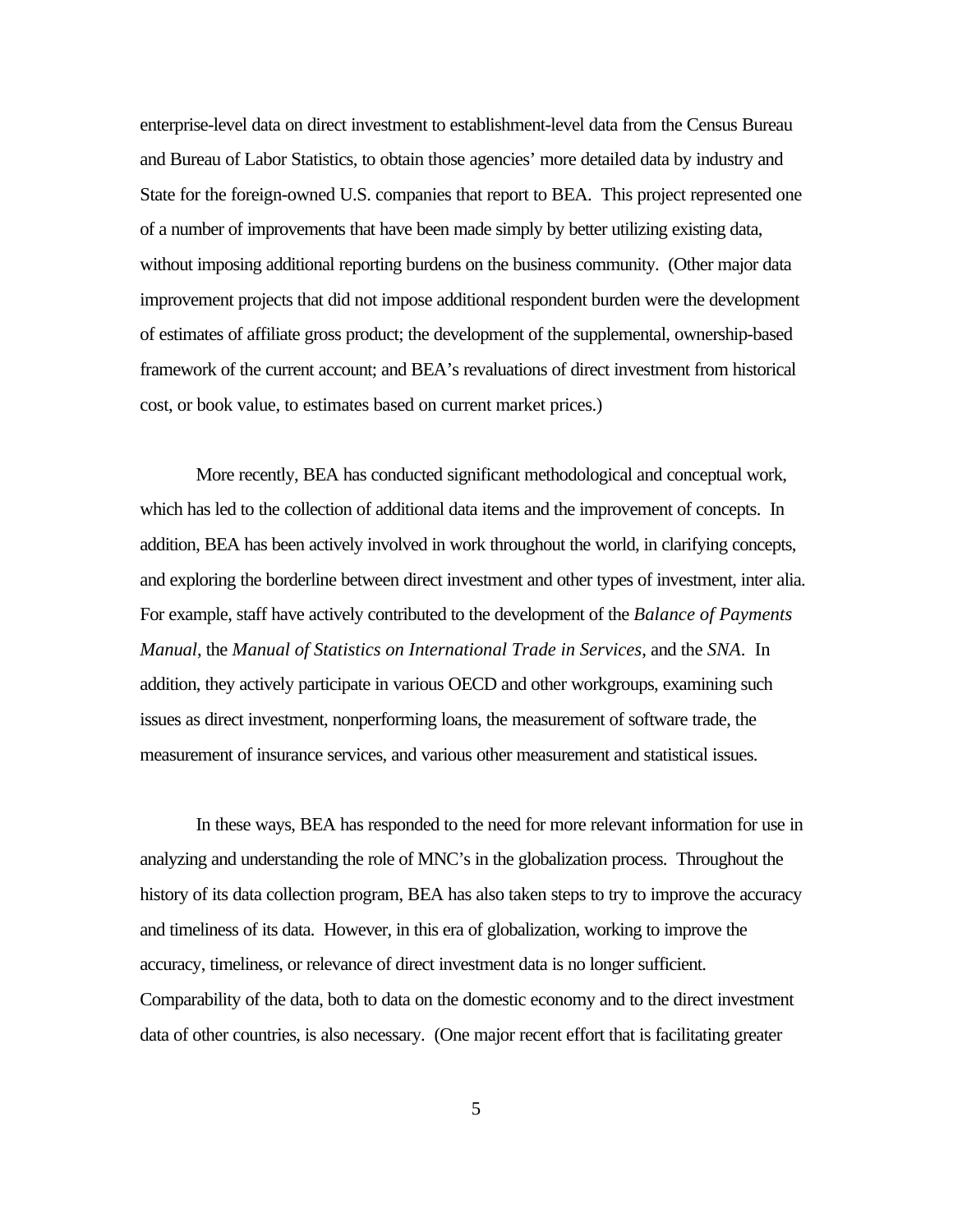comparability of the United States data with data produced by Canada and Mexico was the release in 1997 of the North American Industry Classification System.) Also, to minimize respondent burden and enhance data utility, it is essential to organize and enhance the data that are obtained.<sup>2</sup> In recent years, BEA, its counterpart agencies in other countries, and international organizations alike have paid increasing attention to improving the comparability of direct investment statistics across countries and, for a given country, to data for the domestic economy to which the direct investment data might be compared.

### B. What are the questions, and how well are we answering them?

The United States has made major strides in providing information that has been used to answer many of the key questions being asked about globalization. Some of these key questions are:

o How do MNC's affect output, incomes, and employment in home and host economies? Do multinationals export jobs? How do they affect wages?

A frequently expressed fear is that multinational companies will shift production offshore to lower wage countries thereby exporting jobs and exerting downward pressure on wages back home. Yet evidence from the United States suggests that multinationals invest abroad for access to markets rather than low wages and that the share of their activities conducted abroad has not increased appreciably over time. According to BEA data:

"Worldwide production, capital expenditures, and employment of U.S. MNC's remained concentrated in the United States in 2000; U.S. parents account for about

 $2$  A discussion of how the U.S. Bureau of Economic Analysis has organized and enhanced data it obtains from MNC's is contained in "Measuring Globalization: The Experience of the United States of America," Obie G. Whichard, prepared for the 22nd CEIES Seminar, Copenhagen, Denmark, June 2003.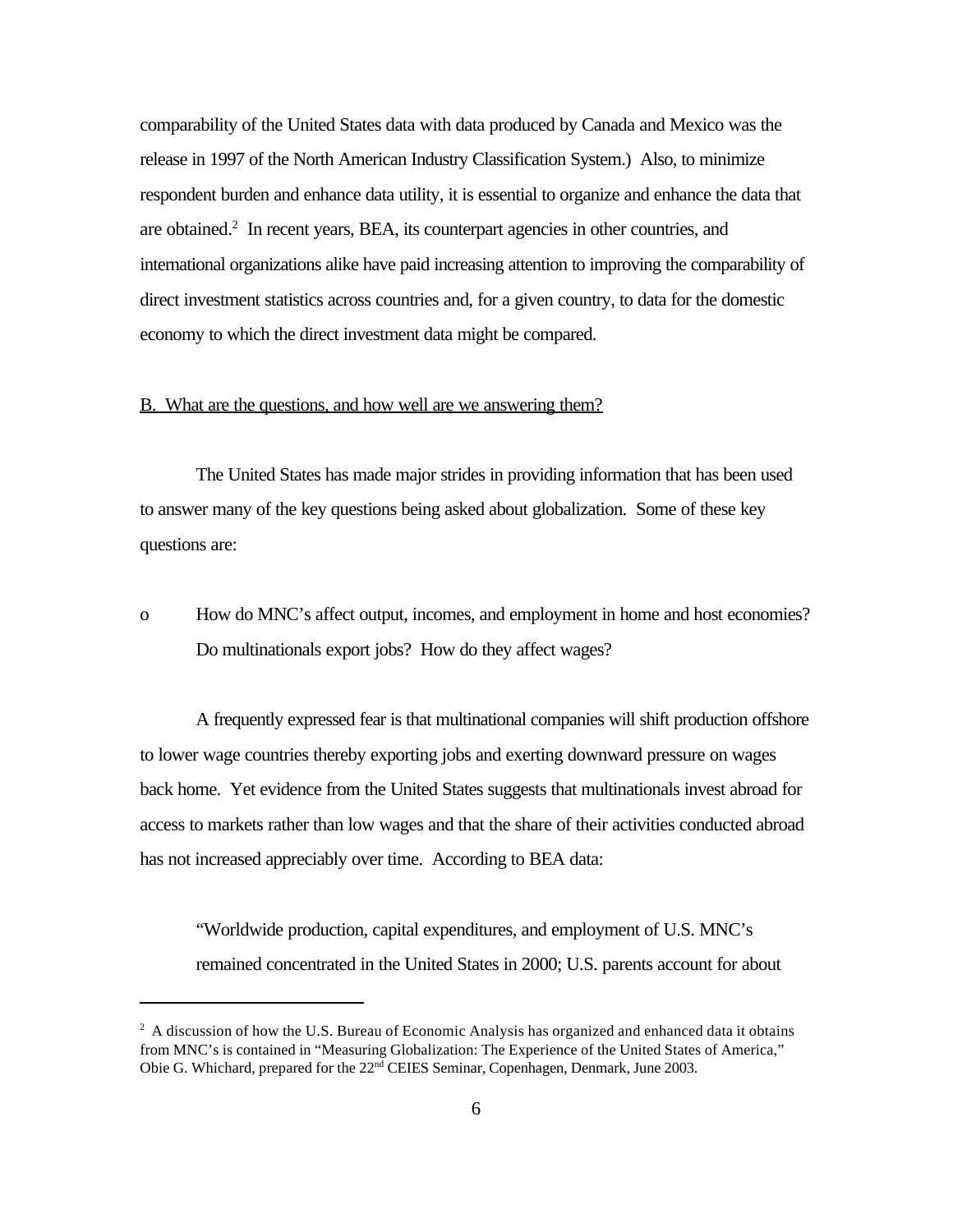three-fourths, and MOFA's for about one-fourth, of their combined gross product of \$2,695.3 billion, capital expenditures of \$519.6 billion, and employment of 31.2 million. These shares were essentially unchanged from 1989."<sup>3</sup>

(In the above, "MOFA's" is an acronym for "majority-owned foreign affiliates.")

Considerable evidence also exists that wage rates in the investor's home country are not significantly affected by wage rates in the foreign host country. In addition, output in both the home and host countries is positively correlated with new direct investments (and much evidence suggests that a dollar of new inward foreign direct investment leads to higher output than an additional dollar of new domestic investment). The impact on host and home country employment from new direct investments is unclear.<sup>4</sup> However, this lack of clarity has less to do with absence of data on employment than it does with disentangling the impact of new direct investment on employment from overall macroeconomic and industry specific impacts.

### o What determines the location of production by multinationals?

BEA's data on foreign direct investment has helped refute one of the major fallacies about multinationals, which is that the most important determinant of the location of their overseas investment is access to low wage labor. Indeed, the most important determinant seems to be access to large and prosperous markets. Companies tend to invest for purposes of *selling* goods and services rather than for gaining access to low-cost labor and other resources for *producing* goods and services. Over three-fourths of U.S. foreign direct

<sup>&</sup>lt;sup>3</sup> "U.S. Multinational Companies: Operations in 2000," by Raymond Mataloni, Jr., Survey of Current Business, December 2002, p. 112.

<sup>&</sup>lt;sup>4</sup> Data collected by the U.S. Government would potentially permit a study of the impact of foreign takeovers (and of how foreign takeovers compare with takeovers more generally) on U.S. employment levels and wage rates, but (partly due to unresolved interagency data sharing questions) these data sets have not yet been utilized for this purpose.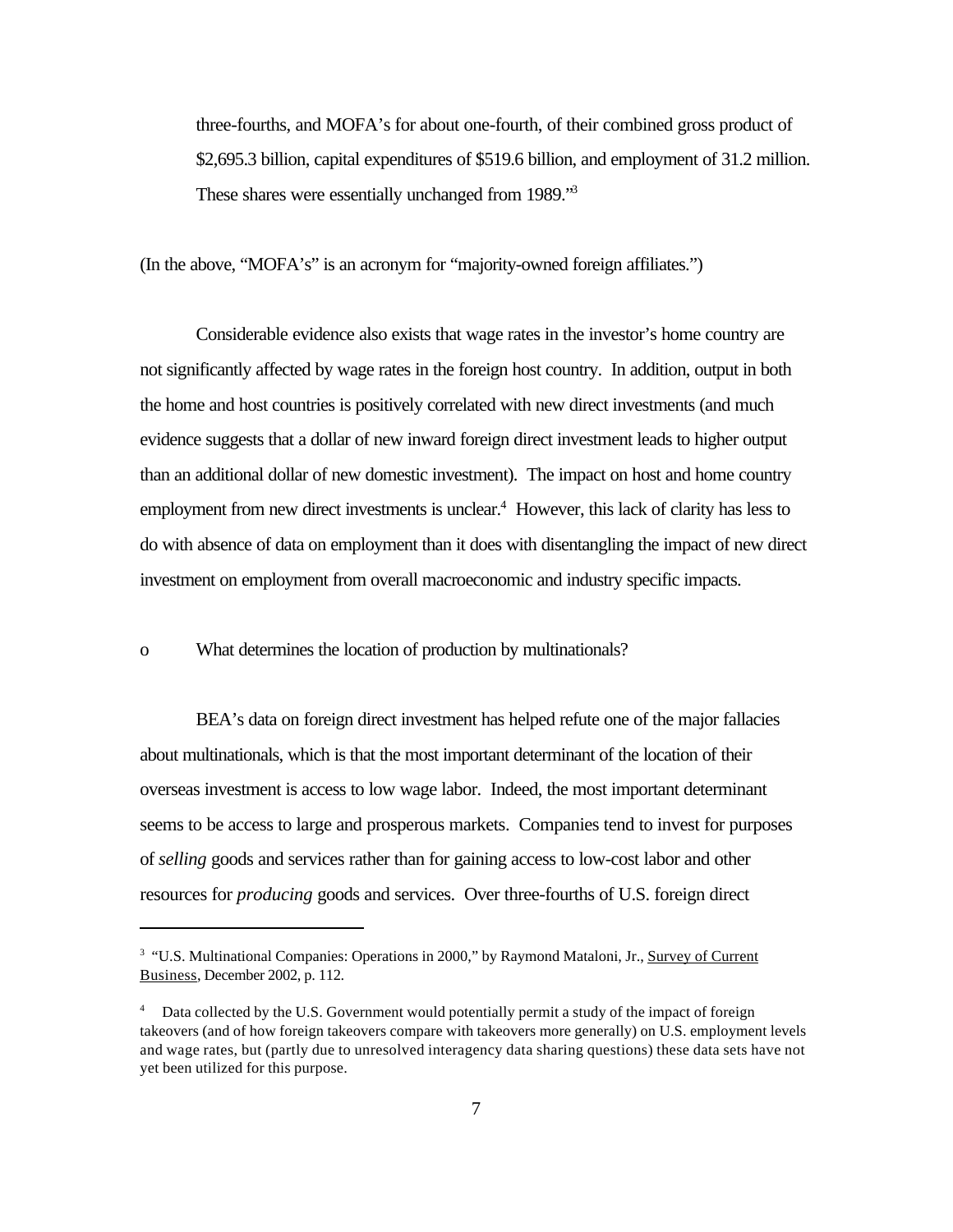investment is in developed countries. Interestingly, in manufacturing, 80 percent of overseas affiliates' production is in high-wage, developed countries, where investment is stimulated by a number of non-wage factors, including access to markets; production of products designed for the local market; local service, support, and sales and advertising activities; tax incentives; or reduced transport costs.

o How do MNC's respond to barriers to trade and investment; to tax and investment incentives?

As suggested above, until recently the major determinant of foreign direct investment was seen to be access to developed economies with large and growing markets. Tax laws and investment incentives were found to be of secondary importance. More recently, the proliferation of investment incentives and changes in U.S. tax law may have increased the importance of tax laws and investment incentives.<sup>5</sup>

o How do MNC's contribute to cross-border transfers of technology?

One of the major concerns expressed about multinationals is that they erode the U.S. technological advantage either by U.S. companies transferring technology to their overseas investment partners or by foreign companies buying U.S. high-tech companies to gain access to U.S. technology and know how. Unfortunately, technology transfers are very hard to define and measure. Technology transfer may occur simply by an employee traveling to an overseas affiliate and discussing technology or through a series of E-mails rather than through an explicit royalty or licensing payment that would show up in companies' financial accounting statements or foreign direct investment operations reports.

<sup>5</sup> "Chains of Ownership, Regional Tax Competition, and Foreign Direct Investment," by Mihir A. Desai, C. Fritz Foley, and James R. Hines, Jr., in Foreign Direct Investment in the Real and Financial Sector of Industrial Countries, Heinz Herrman and Robert Lipsey, editors; Springer-Verlage, 2003.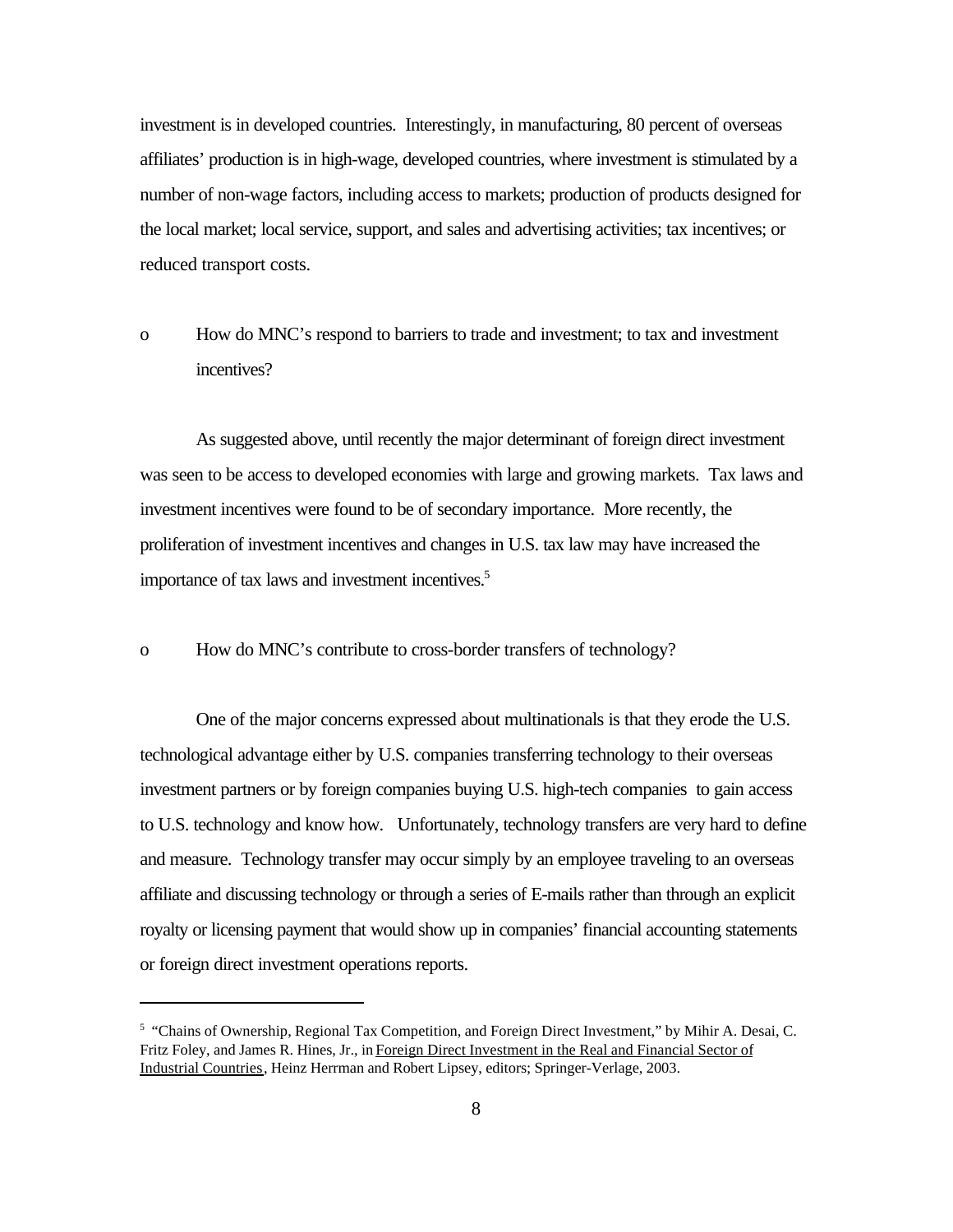By default, research has tended to focus on identifying and categorizing the industries in which foreign companies invest and how much they spend on research and development. As it turns out, they mainly invest in the same industries as their parents, and their investments are only slightly more concentrated in "high-technology" industries than those of all U.S. companies combined.<sup>6</sup> Research and development activity has grown faster within foreign-owned firms than in all U.S. firms, but this may simply reflect the propensity of these firms – like U.S. multinationals – to invest in more concentrated, more capital intensive, higher productivity, higher wage, and higher technology industries. Additional data development work by the National Science Foundation, the U.S. Census Bureau, and the Bureau of Economic Analysis may shed additional light on this topic.

o How do multinationals affect trade flows and trade balances?

Although multinationals' trade accounted for more than one-half of U.S. imports and for nearly three-fourths of U.S. exports, it is not clear what the impact of overseas investment by multinationals is on total U.S. trade or the U.S. trade balance. Many would suggest that overseas investment expands the overall volume of trade and production rather than substituting foreign for domestic production. Indeed, the share of U.S. multinationals' total production occurring abroad shows no upward trend. BEA studies do, however, show that, for some foreign parent countries, sales by U.S. affiliates in certain industries have a very high import content. Yet, the import content of most U.S. affiliates of foreign companies in most industries was not unusually high relative to those of U.S. parent companies.<sup>7</sup> In addition, some of the industries in which U.S. affiliate import content is highest basically represent wholesaling operations, in which affiliates were established to facilitate the distribution of goods produced

<sup>6</sup> "Foreign Direct Investment in the United States, An Update," U.S. Department of Commerce, 1993 and 1997.

<sup>7</sup> William J Zeile, "Merchandise Trade of U.S. Affiliates of Foreign Companies," *Survey of Current Business*, October 1993.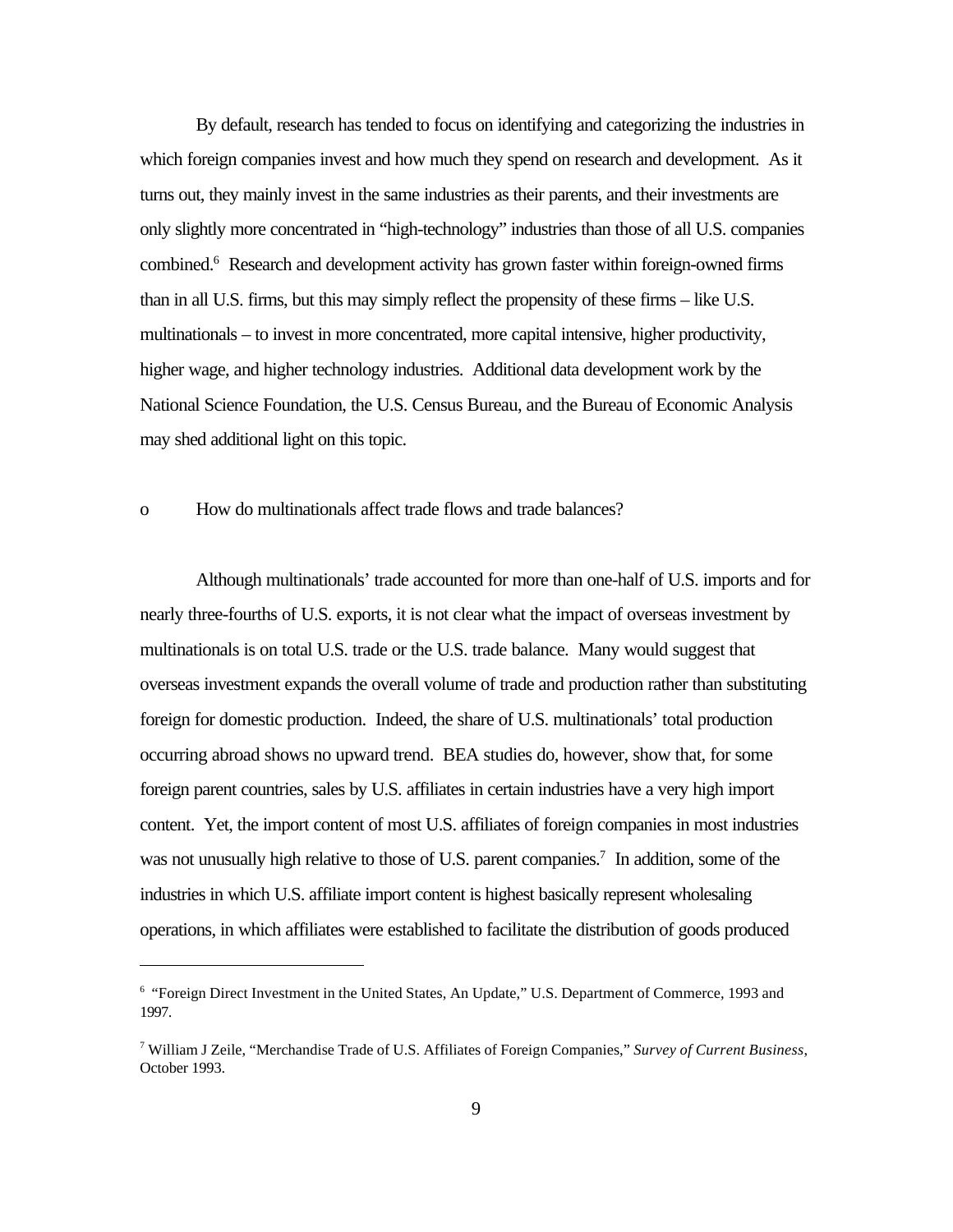by their foreign parent companies. In several cases, such affiliates have subsequently been replaced by manufacturing affiliates, which over time may progressively rely more on their own value added and on locally procured intermediate inputs, and less on imports from their foreign parents.

The contribution of multinationals to the U.S. economy perhaps can best be seen by looking at BEA's supplemental ownership-based measures of the U.S. current account. These measures highlight the large overseas sales of U.S. and foreign companies and their relation to U.S. trade and investment income.<sup>8</sup>

o Do MNC's invest abroad mainly to achieve efficiency in vertical integration, by locating different stages of production in different countries, or does their international expansion tend to be more horizontal in nature, with essentially identical processes replicated in multiple countries?

Several studies have concluded that the bulk of multinationals' investment is horizontal in nature. Once again, it is access to large and growing markets – rather than access to low wage labor for labor intensive stages of the production process or on-site access to raw materials for initial processing – that is driving foreign direct investment. By locating duplicate facilities in each country or region, companies can provide integrated sales, advertising,

<sup>8</sup> J. Steven Landefeld, Obie G. Whichard, and Jeffrey H. Lowe, "Alternative Frameworks for U.S. International Transactions," *Survey*, December 1993. Jeffrey H. Lowe, "An Ownership-Based Framework of the U.S. Current Account, 1989-2001," *Survey*, January, 2003. The ownership-based framework groups direct investment income generated by sales through affiliates with cross-border trade in goods and services, to recognize the active role of parent companies in managing and coordinating their affiliates' operations. (Such income differs fundamentally from income on other types of investments, and might be regarded as a kind of implicit management fee that compensates the parent company for undertaking an active role in affiliate operations.) The framework also provides much more detailed information on trade within MNC's than does the traditional framework.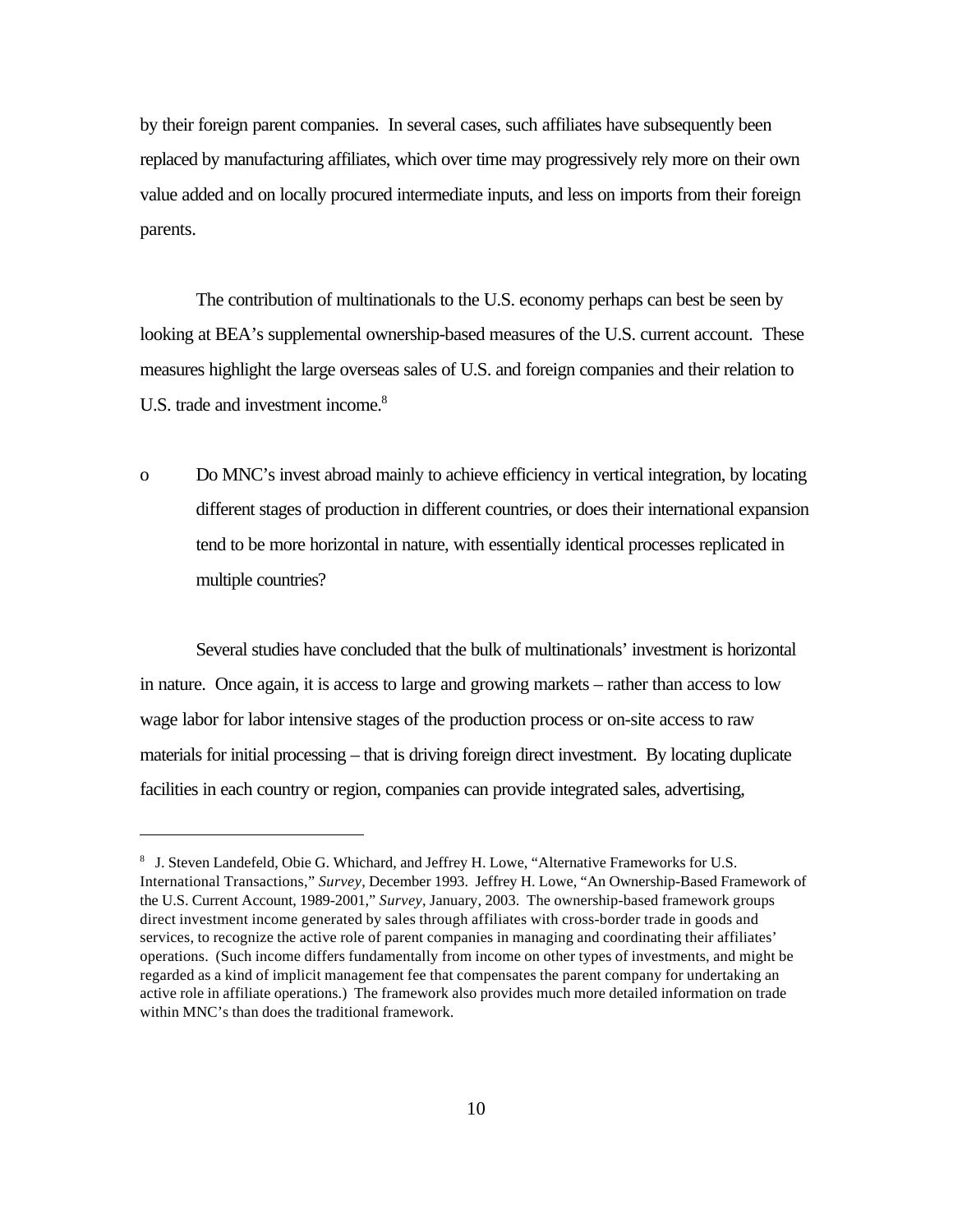production, inventory control, and delivery of their product tailored to the needs of the individual markets.

o How do foreign-owned companies differ from domestically owned companies?

At one time, especially during the wave of Japanese investment in the early 1990s, there was concern about foreign companies' operating practices, especially on the part of organized labor. Would the U.S. affiliates of these companies pay lower wages, hire lower-skilled workers, or use their foreign operations as a conduit, investing less in capital equipment and performing less research and development, leaving those functions for the home office overseas?

BEA's data show that foreign-owned U.S. companies actually tend to pay higher than average wages, but after controlling for differences in industry mix, they pay roughly the same wages as U.S. firms in the same industries. Foreign investors also tend to invest in U.S. industries that are relatively capital intensive and to perform and consume large amounts of research and development.

o How much of a particular domestic industry is owned by foreign companies?

BEA and the Bureau of the Census have linked BEA's enterprise-level data on foreign direct investment in the United States to the Census Bureau's data on all U.S. establishments, and this data set has resulted in detailed estimates showing the proportion of domestic industries that are owned by foreign companies.<sup>9</sup> Also, in a parallel project, BEA data were linked to

<sup>9</sup> More specifically, to date, BEA and the Census Bureau have published data for 1987, 1992, and 1997 on the number, employment, payroll, and value of shipments of both foreign-owned manufacturing and nonmanufacturing establishments. In addition, data for these and other items for foreign-owned manufacturing establishments for 1988-91 were published based on data from the Census Bureau's Annual Survey of Manufactures.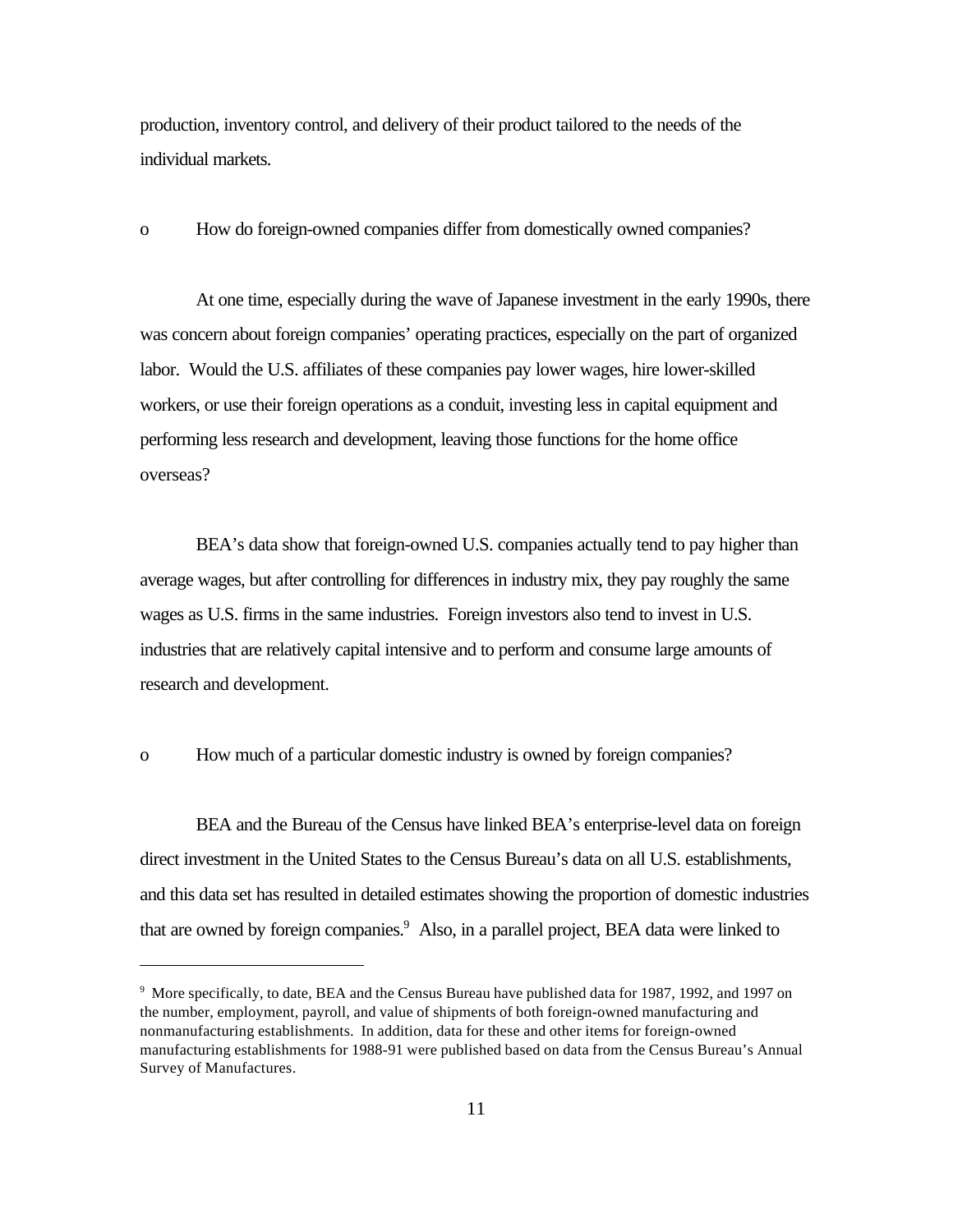data of the Bureau of Labor Statistics for 1989 and 1990 covering a number of employmentrelated variables, including data on the occupational structure of foreign-owned U.S. manufacturing establishments. Partly based on these linked data sets, studies performed by BEA staff and others have shown the share of each domestic industry (at a detailed level of industry classification) that is owned by foreign companies.

These are but a few of the many questions that have been posed about foreign direct investment. As can be seen, the existing data have been useful in answering these questions to a significant extent. However, as detailed below, there also are many questions that have not been as fully or clearly answered. Some questions that will require future research to fully answer are:

- o Do multinationals contribute to, or help mitigate, international financial crises, such as currency crises?
- o Is intra-firm trade conducted at arm's length prices, or are prices set to shift profits and avoid taxes?

Although these two areas have been extensively studied, no consensus opinion has been reached. Research must continue, and additional data probably must be collected, before a consensus can be reached.

o What is the role of multinationals in international financial flows?

The answer to this question is not entirely clear. Although financial flows that affect the U.S. balance of payments accounts are generally well tracked, many factors (including the use of complex organizational structures, unusual types of financial arrangements, and a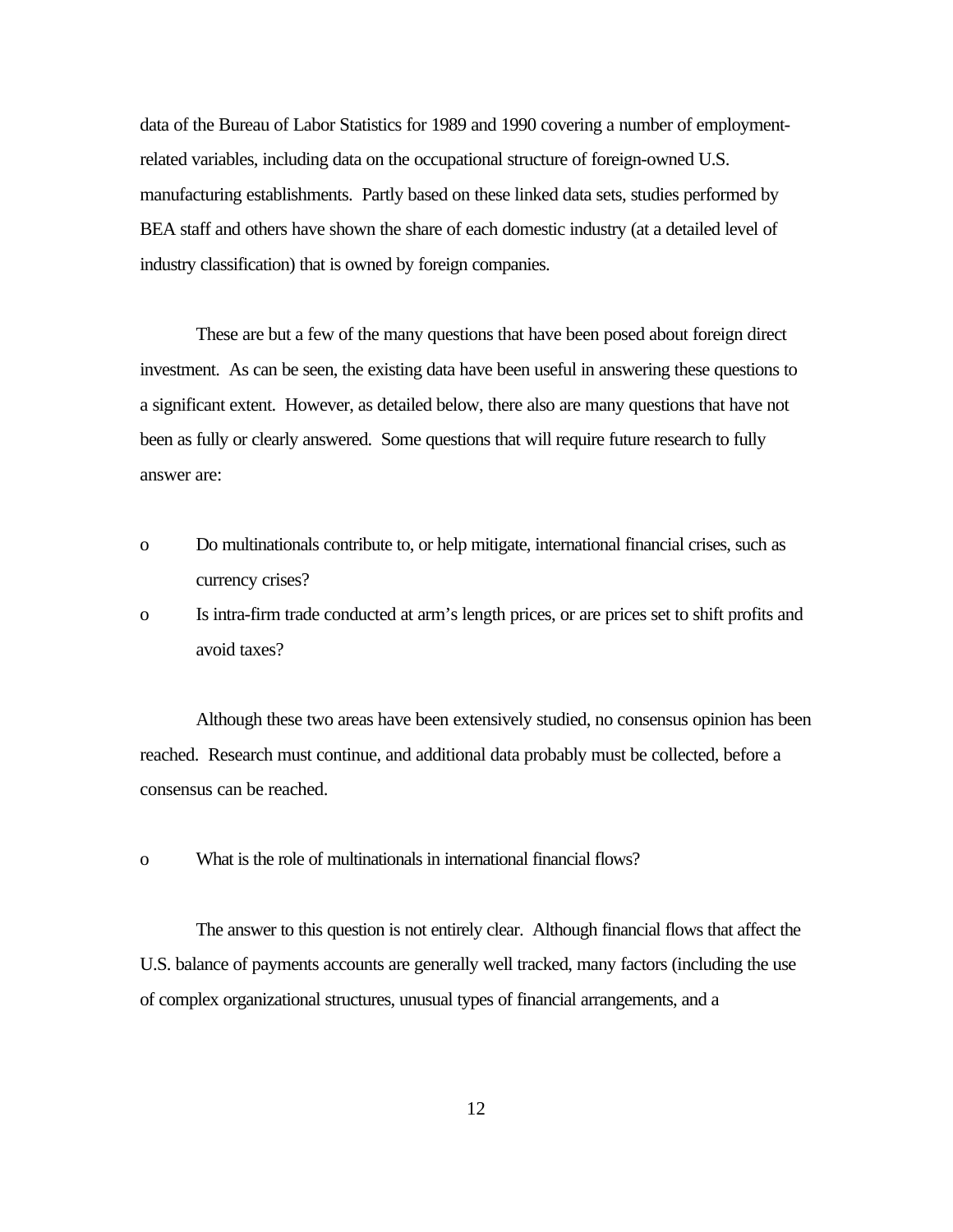decentralized data collection network) have made it impossible to isolate the flows that pertain just to multinationals.

o How do multinationals affect major domestic aggregates, such as GDP, productivity, inflation, and corporate profits?

As noted earlier, evidence shows that output in both the home and host countries is positively correlated with new direct investments, and much evidence suggests that a dollar of new inward foreign direct investment leads to higher output than an additional dollar of new domestic investment. Nonetheless, further research is necessary to fully understand the impact of multinationals on domestic aggregates.

o In regard to the environment, is there a "race to the bottom'" where governments competing for increased investment are willing to accept very low (or lowered) environmental standards?

Some studies have looked at the impact of MNC's on environmental quality, and evidence suggests that, in general, MNC's are not detrimental to environmental quality; indeed, there is some evidence that, particularly in less developed countries, the opposite could be the case. However, there also are examples of MNC's that contribute to increased air or water pollution. Further data collection and research would be needed to examine this question more fully. At present, there is very little data collected directly from MNC's that can be used to address this question.

C. Although we can answer many of the key questions, there nonetheless remains substantial additional work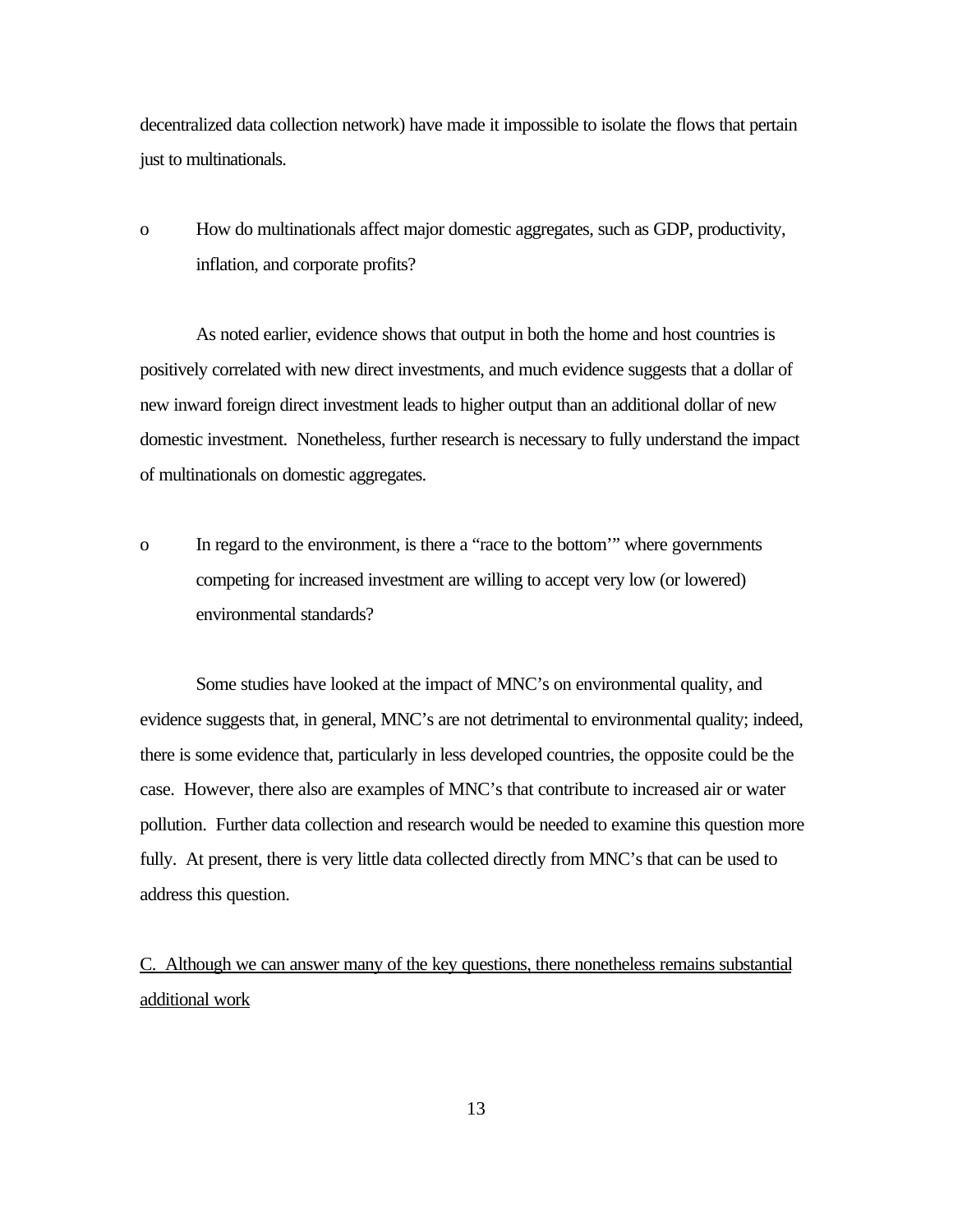It is clear that several of the questions posed earlier can be at least partly addressed utilizing data currently available in the United States. However, there are reasons for not accepting these research findings as definitive.

For one, it is unclear that U.S. experiences are applicable to other countries, where tax rules, laws, labor force attributes, stage of development, etc., may be substantially different. Furthermore, even in the United States, the answers to questions may change as direct investment continues to expand, as we move through different phases of the business cycle, and as tax laws change.

It is noteworthy that there are large bilateral asymmetries in data that purport to measure the same or similar positions or transactions. The answers to some questions could change, as more complete or more accurate data are obtained. Unfortunately, some of the observed differences in bilateral estimates are likely to be the result of estimation errors. Partly in recognition of this prospect, the International Monetary Fund and others have moved aggressively to improve world statistical data quality, but this is a monumental task that will take considerable time and resources to accomplish.

Other bilateral asymmetries are probably attributable to differences in the definitions and concepts that individual countries employ in producing estimates or in designing survey questionnaires. As mentioned earlier, in this era of globalization, comparability of data -- both to data on the domestic economy and to data of other countries  $-$  is an important goal.<sup>10</sup>

 $10$  To work toward attaining that goal, the United States recently identified numerous borderline cases between direct investment and other types of investment, where there were no broadly accepted treatments or definitions. The following types of investment were among those identified: Mutual funds; trusts; shell companies; positions between financial intermediaries and affiliated enterprises not principally engaged in financial intermediation; offices that provide public-relations-type services; manufacturers' sales offices; tourism and business promotion offices; news bureaus; stations, ticket offices, and terminal or port facilities of an airline or ship operator. A primary purpose of identifying these borderline situations was to promote international consistency of treatment, by informing others of the treatments followed by the United States, and providing justifications for those treatments where they may be unclear. See Ralph Kozlow, "Exploring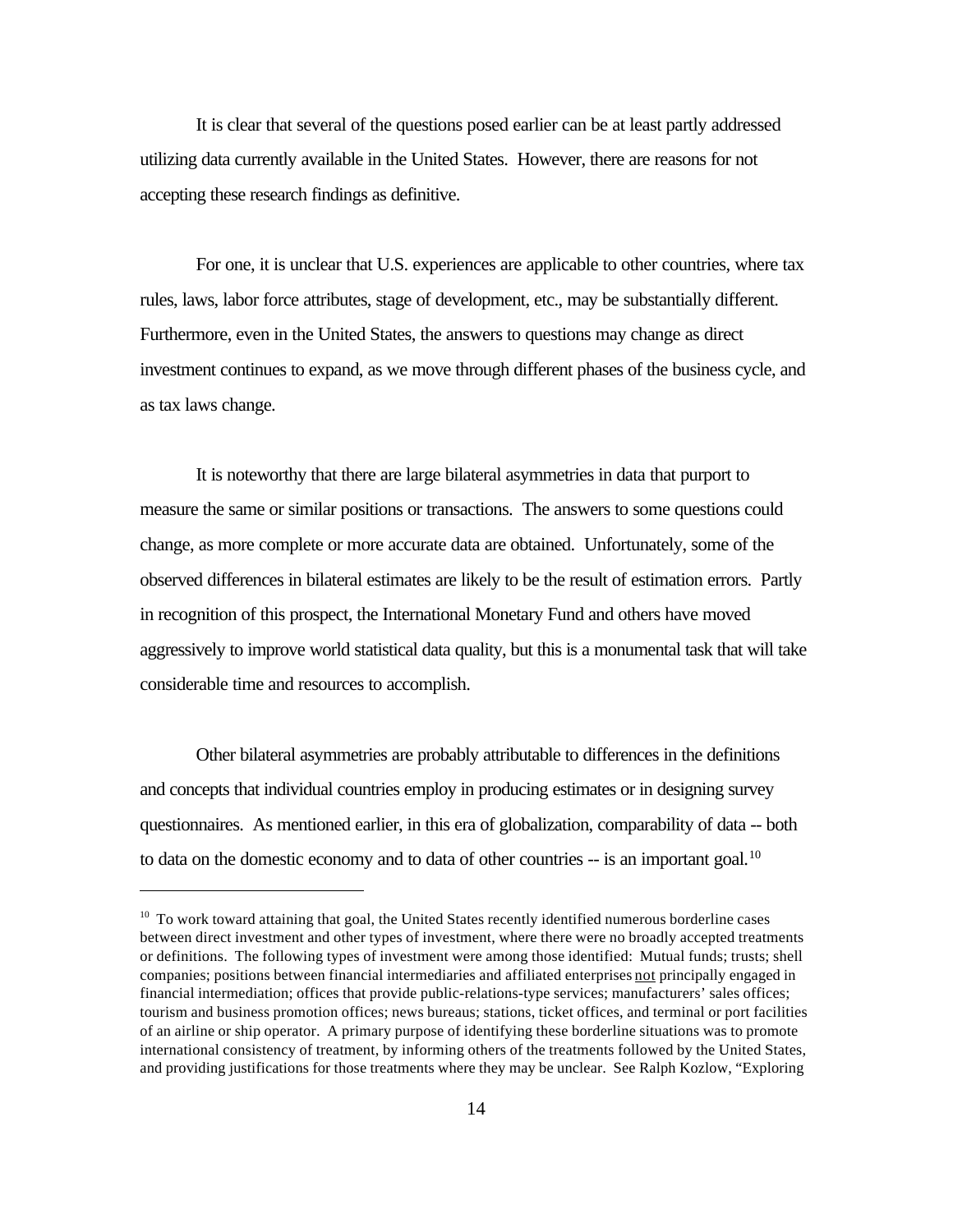While addressing current challenges, we need to be mindful of new and emerging issues. The forces of globalization are probably serving to worsen difficulties that compilers are encountering with the accounts, as new types of business arrangements (such as corporate inversions), the growth of high technology industries, the increasing importance of services (and the related questions of how to define and measure services activities), and new ways of financing operations or hedging exposures, are being introduced. Innovations prompted by the forces of globalization may lead to gaps and imbalances in the accounts. For example, some businesses may lock in exchange rates through the use of derivative instruments, and this may lead to imbalances in the accounts if the two entries (in the trade data and in financial account of the balance of payments) do not exactly offset. Also, manufacturers may cease to operate in the conventional way -- by taking title to the goods that they process -- and instead become agents that receive fees for processing goods that they never own; this could lead to measurement and classification challenges. These are but a few examples of challenges that we must meet if we are to continue to satisfy the needs of our users adequately.

## **IV. What should BEA or other statistical organizations be doing, to provide more and better data to our users?**

There are many different steps that we, as statistical organizations, should consider undertaking, to improve the accuracy, consistency, and quality of our data. For example, data consistency across countries would be improved if international statistical data standards were updated and expanded, so that key categories of positions and transactions were defined in ways that are appropriate for data users and that are practical. (Practicality refers to the ease in which transactors or survey respondents may be able to report the data, or the ease of estimating data that are not directly reported.) As mentioned earlier, a recent example of a way

the Borderline Between Direct Investment and Other Types of Investment: The U.S. Treatment," (BOPCOM-02/35), paper presented at the October 2002 meeting of the IMF's Committee on Balance of Payments Statistics, Canberra, Australia.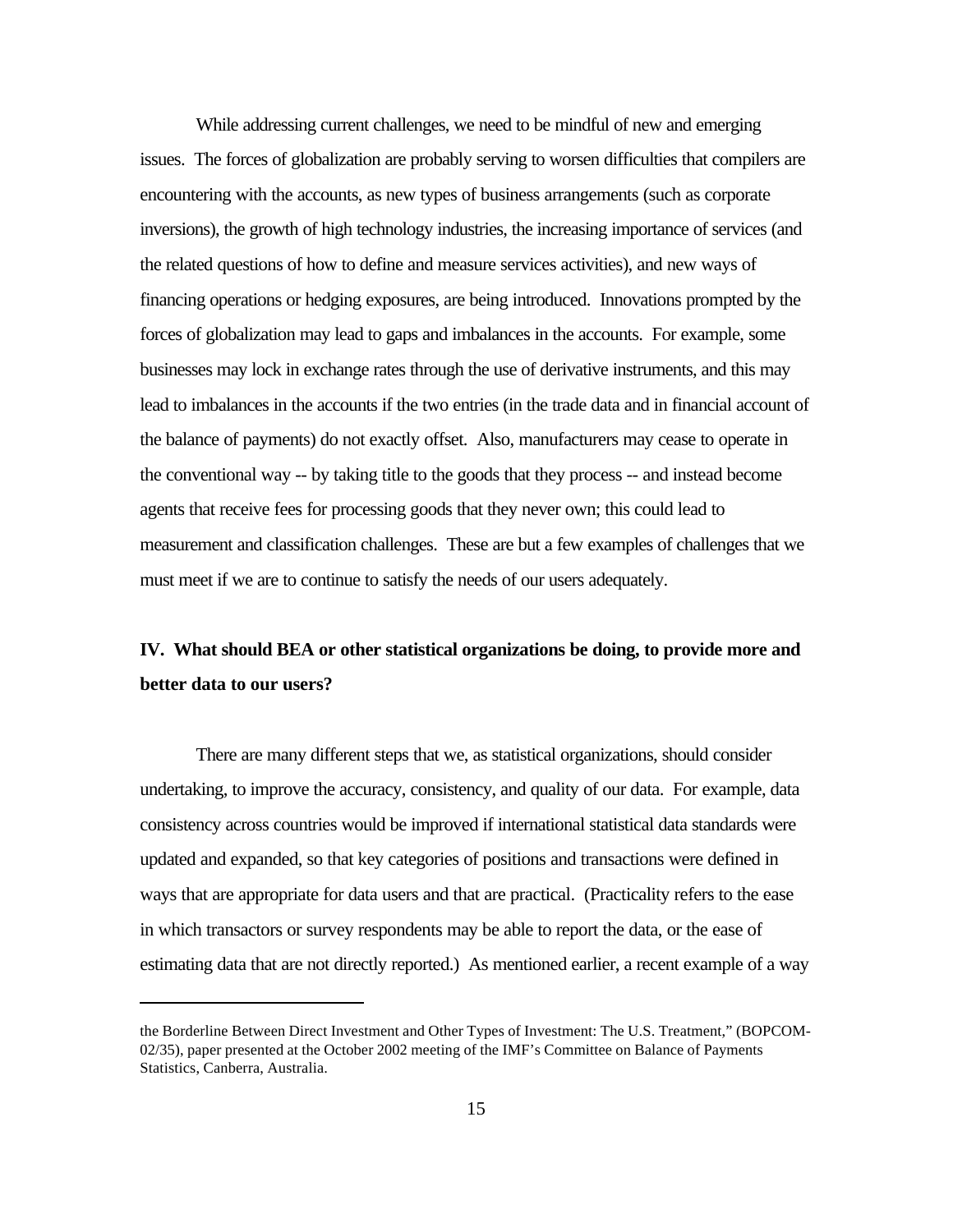that BEA has worked to help establish more uniform international standards is its authorship of a discussion paper identifying key borderline direct investment areas. This work was prompted by the IMF's announcement of its intention to update the *Balance of Payments Manual*. The plan to update to the United Nations *System of National Accounts* provides another motivation, and an opportunity, for developing and updating methodological standards and classification systems.

Data would be augmented and improved if statistical organizations undertook additional collaborative projects, to improve data accuracy and to increase the utility of their data. Bilateral data comparisons can result in substantial data improvements, and it is clear that more of these could and should be undertaken. $11$ 

In addition, data output would be enhanced if statistical organizations made fuller use of the data that they already collect. For example, as mentioned earlier, BEA has integrated MNC financial and operating data with its balance of payments data, by periodically issuing a supplemental, ownership-based framework of the U.S. current account. In addition, BEA it has used data collected on various charges against production (compensation of employees, depreciation, etc.) to derive estimates of gross product (value added) of MNC's. Finally, BEA conducts a variety of research and analytical activities in support of its data on MNC's. Research is conducted to interpret the data and place it in context, and to develop new methodologies and measures. Nonetheless, BEA recognizes that there is more work still to

 $11$  One example of a successful data reconciliation project is the annual United States-Canada current account reconciliation. This project - which has been performed annually since 1970 - demonstrates the benefits that ensue from carefully conducted detailed bilateral data reconciliations. However, this project also has shown that high quality reconciliation projects may be resource intensive. Viewed from a practical perspective, the bilateral reconciliation projects that are undertaken between countries probably must be limited to those where significant gains are expected, or that do not unduly burden statistical agency resources. Perhaps partly in recognition of this consideration, international organizations including the IMF and Eurostat have been playing increasing important roles in facilitating recent data comparison and reconciliation projects.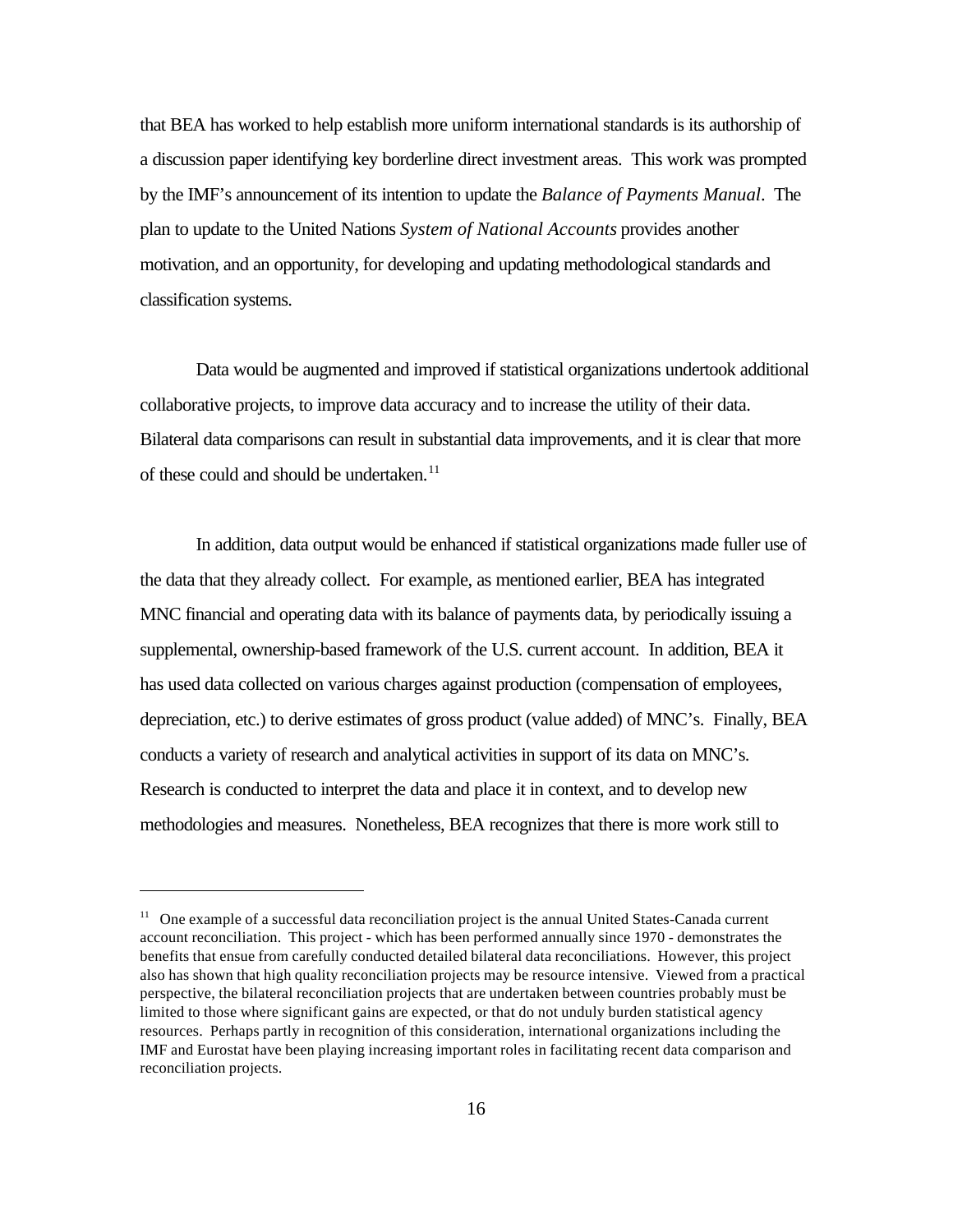perform than it has completed, and it continues to explore opportunities to enhance the usefulness of the data it has already collected.

Also, statistical agencies should work aggressively toward closing gaps in coverage, both in their coverage of cross border transactions and in their coverage of affiliate financial and operating data. For example, BEA currently collects very little information that might be used to assess the impact of MNC's on environmental quality.<sup>12</sup>

Speaking more broadly, there are probably many other ways that statistical organizations may improve output and help assure that the needs of data users are being met, not just in regard to data about multinational companies and globalization indicators, but more generally as well. Some of these may include conducting customer satisfaction surveys; regularly eliciting feedback from data users; developing and regularly updating strategic plans for improving agency outputs and operations; and formulating external advisory groups comprised of experts who provide suggestions and feedback to the statistical organization. These steps can build on one another, and help to assure that statistical agencies are meeting the needs of policymakers, researchers, employees, and their other stakeholders.

#### **V. Conclusion**

Although BEA and statistical organizations throughout the world have accomplished a great deal, the obligation of statistical organizations is to keep pace with changes in the world economy. To cover MNC operations effectively, we believe that direct surveys to collect the essential data must be conducted, and this is not a small undertaking for statistical organizations.

 $12$  BEA also has data gaps in areas of the accounts that are not specifically MNC-related. For example, BEA has virtually no data on derivative financial instruments, and many of its surveys of unaffiliated services transactions are conducted only annually. Efforts to close data gaps on MNC's need to be part of a broader effort by statistical agencies, to identify and work on closing all major data gaps, whether in coverage of cross-border transactions or of MNC financial and operating data.